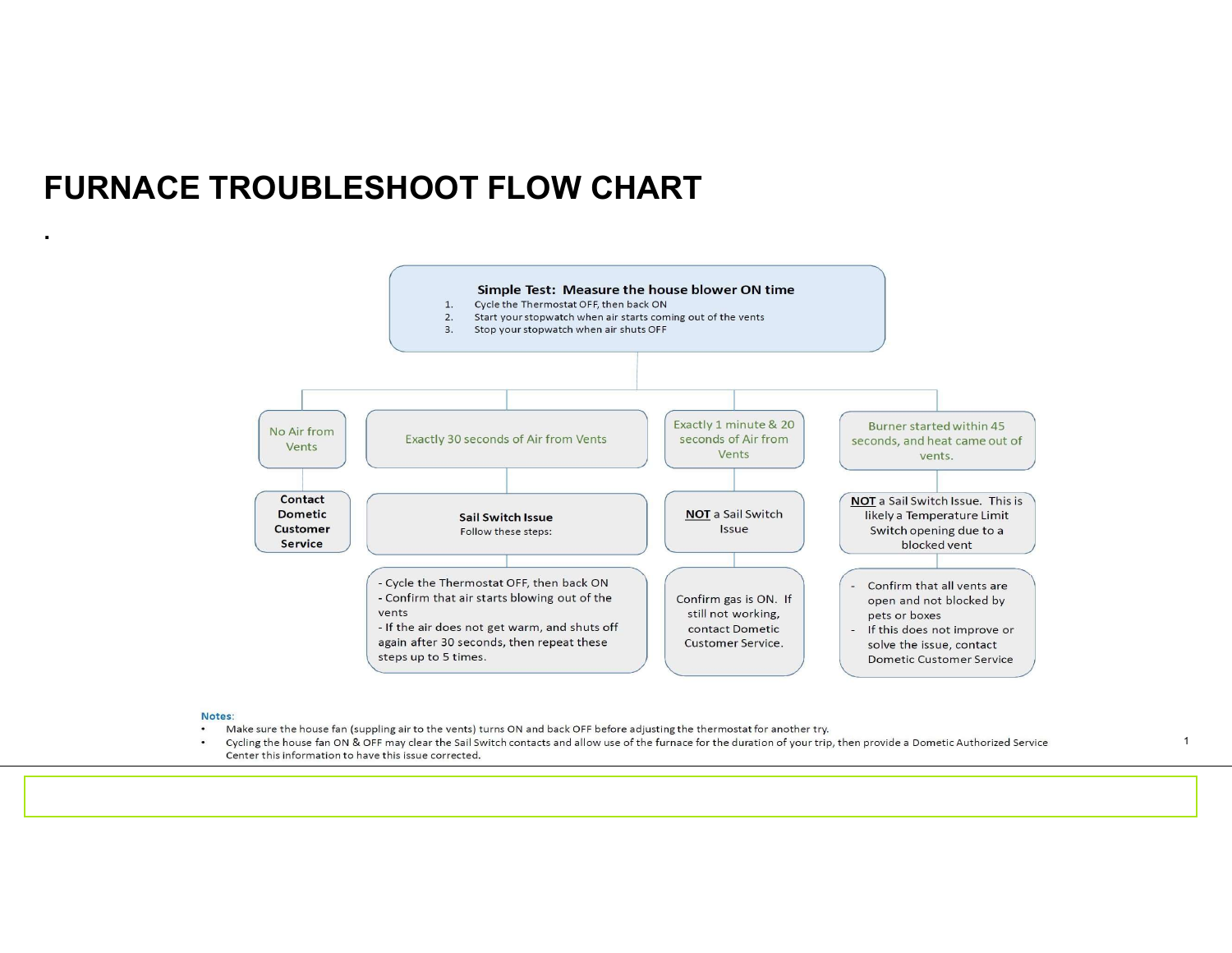# CONTROLLER

#### WHAT THE CONTROLLER IS DOING AND LOOKING FOR:

- When the Thermostat is turned " $ON$ " it connects the 2 blue wires (we say "Call for Heat"), the 1<sup>st</sup> thing the controller does is look at the Sail Switch.
- Is the sail switch "closed"? If so, error light flashes, the fan never comes on. If the **SWIT ROLLER**<br>SWITE CONTROLLER IS DOING AND LOOKING FOR:<br>the ing the controller does is look at the Sail Switch.<br>Is the sail switch "<u>closed</u>"? If so, error light flashes, the fan never comes on. If the<br>switch is in a cond there is already a problem and safely handles it by doing NOTHING.
- Is the sail switch "open"? If so, it turns on the Fan, and looks for the switch to **TROLLER**<br>THE CONTROLLER IS DOING AND LOOKING FOR:<br>the Thermostat is turned "ON" it connects the 2 blue wires (we say "Call for Heat"), the<br>ing the controller does is look at the Sail Switch.<br>Is the sail switch "<u>closed</u>"? and starts the trial for ignition. If it remains "open", then the blower only runs about 30 **TROLLER**<br>THE CONTROLLER IS DOING AND LOOKING FOR:<br>the Thermostat is turned "ON" it connects the 2 blue wires (we say "Call for Heat"), the<br>is the sail switch "c<u>losed</u>"? If so, error light flashes, the fan never comes on. **TROLLER**<br>THE CONTROLLER IS DOING AND LOOKING FOR:<br>
The CONTROLLER IS DOING AND LOOKING FOR:<br>
In the Thermostat is turned "ON" it connects the 2 blue wires (we say "Ca<br>
Is the sail switch "closed"? If so, error light flash

\*Just knowing what the controller is looking for helps tremendously and the next slide will solve most problems.